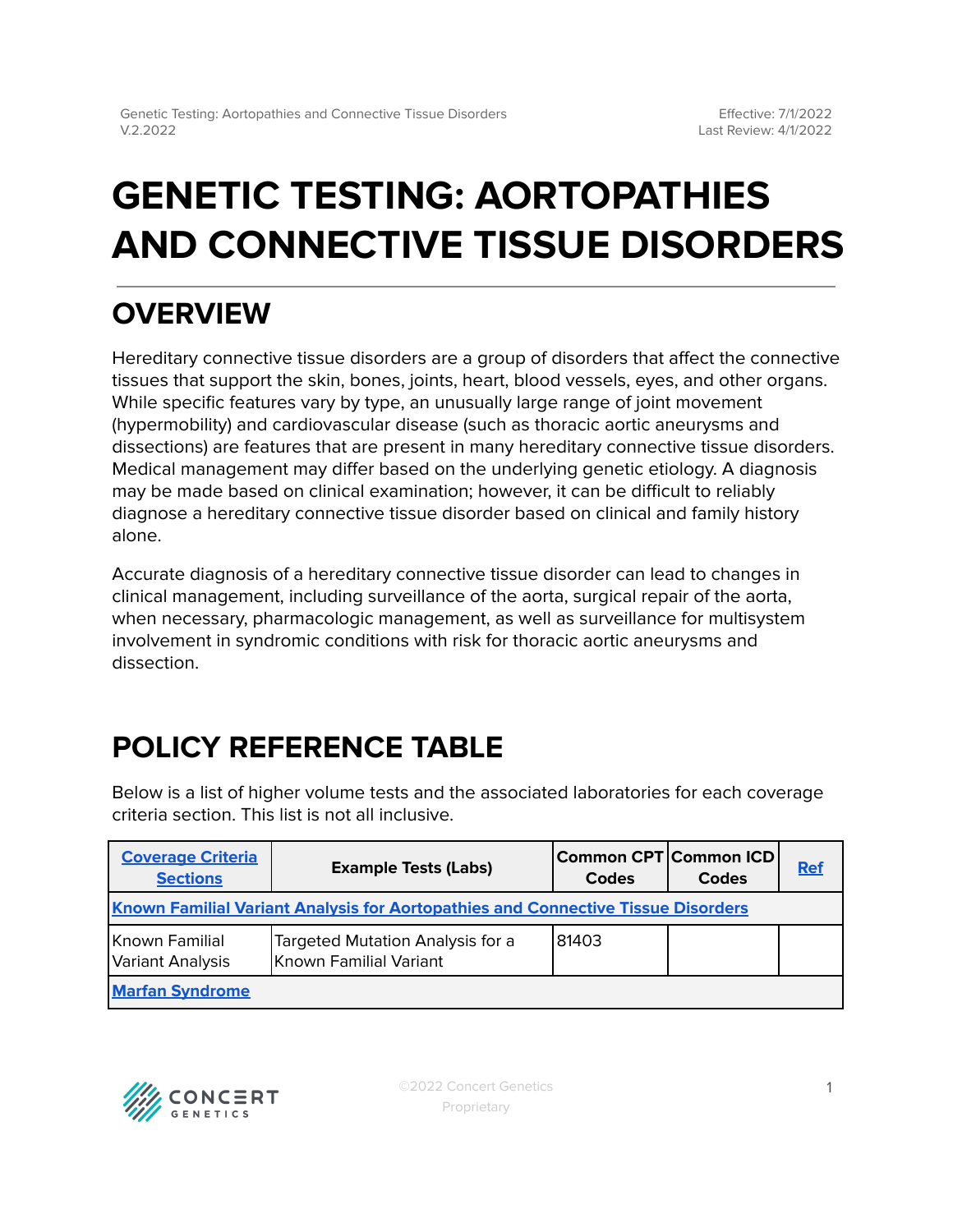| <b>FBN1 Sequencing</b><br>and/or<br>Deletion/Duplication<br>Analysis                       | <b>FBN1 Sequencing Analysis</b>                                                                                                                             | 81408<br>81479                         | 171.00-171.9,<br>Q12.1,<br>Q87.40-<br>Q87.43 | 1, 2, 7,<br>10 <sup>10</sup> |  |
|--------------------------------------------------------------------------------------------|-------------------------------------------------------------------------------------------------------------------------------------------------------------|----------------------------------------|----------------------------------------------|------------------------------|--|
|                                                                                            | FBN1 Deletion/Duplication Analysis                                                                                                                          |                                        |                                              |                              |  |
| <b>Loeys-Dietz Syndrome</b>                                                                |                                                                                                                                                             |                                        |                                              |                              |  |
| Loeys-Dietz<br>Syndrome<br>Multigene Panel                                                 | Loeys-Dietz Syndrome Panel<br>(Prevention Genetics)                                                                                                         | 81405, 81408<br>81410, 81411,<br>81479 | 171.00-171.9                                 | 1, 2, 8,<br>10 <sup>10</sup> |  |
|                                                                                            | Loeys-Dietz Syndrome NGS Panel<br>(CTGT)                                                                                                                    |                                        |                                              |                              |  |
|                                                                                            | Loeys-Dietz Syndrome NGS Panel<br>(Sequencing & Deletion/Duplication)<br>(Fulgent Genetics)                                                                 |                                        |                                              |                              |  |
| <b>Familial Thoracic Aortic Aneurysm and Dissection (TAAD)</b>                             |                                                                                                                                                             |                                        |                                              |                              |  |
| <b>Familial Thoracic</b><br>Aortic Aneurysm<br>and Dissection<br>(TAAD) Multigene<br>Panel | <b>Thoracic Aortic Aneurysm Panel</b><br>(Cincinnati Children's Hospital<br><b>Medical Center- Molecular Genetics</b><br>and Cytogenetics Laboratories)     | 81405, 81408, 171.00-171.9,<br>81479   | Q87.5                                        | 1, 2, 9,<br>10, 11,<br>12    |  |
|                                                                                            | <b>TAAD Panel Next Generation</b><br>Sequencing (DDC Clinic Laboratory)                                                                                     | 81410, 81411                           |                                              |                              |  |
|                                                                                            | <b>TAADNext (Ambry Genetics)</b>                                                                                                                            |                                        |                                              |                              |  |
|                                                                                            | Marfan syndrome, Loeys-Dietz<br>syndrome, Familial thoracic aortic<br>aneurysms & dissections, and<br>Related disorders NGS Panel -<br>Comprehensive (CTGT) |                                        |                                              |                              |  |
|                                                                                            | Marfan Syndrome and Thoracic<br>Aortic Aneurysm and Dissection<br>NGS Panel (Sequencing &<br>Deletion/Duplication) (Fulgent<br>Genetics)                    |                                        |                                              |                              |  |
|                                                                                            | Marfan/TAAD Panel (GeneDx)                                                                                                                                  |                                        |                                              |                              |  |
|                                                                                            | Invitae Aortopathy Comprehensive<br>Panel - Primary Genes Only (Invitae)                                                                                    |                                        |                                              |                              |  |
| <b>Ehlers Danlos Syndrome</b>                                                              |                                                                                                                                                             |                                        |                                              |                              |  |

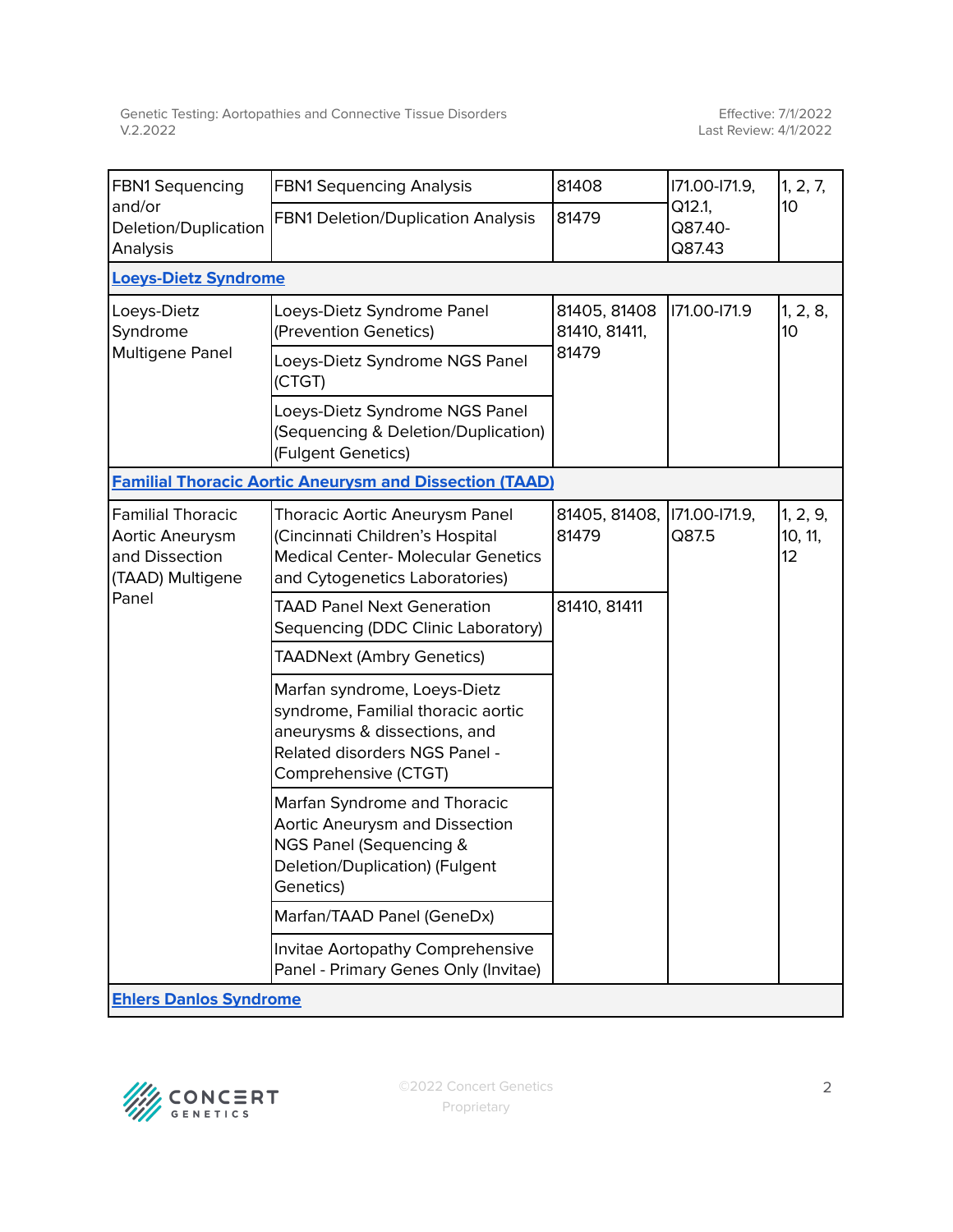| <b>Classic Ehlers-Danlos Syndrome (cEDS)</b>                                                                          |                                                                                                                |              |                             |                   |  |  |
|-----------------------------------------------------------------------------------------------------------------------|----------------------------------------------------------------------------------------------------------------|--------------|-----------------------------|-------------------|--|--|
| COL5A1, COL5A2,<br>and COL1A1<br>Sequencing and/or<br>Deletion/Duplication<br>Analysis or Targeted<br>Multigene Panel | Ehlers-Danlos syndrome, classic<br>type NGS Panel (CTGT)                                                       | 81479, 81408 | M35.7,<br>Q79.61-<br>Q79.62 | 3, 4              |  |  |
|                                                                                                                       | Ehlers-Danlos syndrome type 1 and<br>2 (sequence analysis of COL5A1 and<br>COL5A2 genes) (CGC Genetics<br>USA) |              |                             |                   |  |  |
| <b>Vascular Ehlers-Danlos Syndrome (vEDS)</b>                                                                         |                                                                                                                |              |                             |                   |  |  |
| and/or<br>Deletion/Duplication Analysis<br>Analysis                                                                   | COL3A1 Sequencing COL3A1 Sequencing Analysis<br><b>COL3A1 Deletion/Duplication</b>                             | 81479        | Q79.63                      | 1, 2, 3,<br>6, 10 |  |  |
| <b>Comprehensive Ehlers-Danlos Syndrome Multigene Panels</b>                                                          |                                                                                                                |              |                             |                   |  |  |
| Comprehensive<br><b>Ehlers-Danlos</b><br>Syndrome<br><b>Multigene Panels</b>                                          | Ehlers-Danlos Syndrome Panel<br>(BluePrint)                                                                    | 81479        | M35.7,<br>Q79.60-<br>Q79.69 | 3, 5              |  |  |
|                                                                                                                       | Ehlers-Danlos syndrome NGS Panel<br>- Dominant & Recessive -<br>Comprehensive (CTGT)                           |              |                             |                   |  |  |
|                                                                                                                       | Ehlers-Danlos Syndrome NGS Panel<br>(Sequencing & Deletion/Duplication)<br>(Fulgent Genetics)                  |              |                             |                   |  |  |
|                                                                                                                       | Invitae Ehlers-Danlos Syndrome<br>Panel (Invitae)                                                              |              |                             |                   |  |  |
| <b>Other Covered Connective Tissue Disorders</b>                                                                      |                                                                                                                |              |                             |                   |  |  |
| <b>Other Covered</b><br><b>Connective Tissue</b><br><b>Disorders</b>                                                  | See list below                                                                                                 | 81400-81408  |                             | 13, 14,<br>15     |  |  |

## **OTHER RELATED POLICIES**

This policy document provides coverage criteria for genetic testing for cardiovascular disorders. Please refer to:

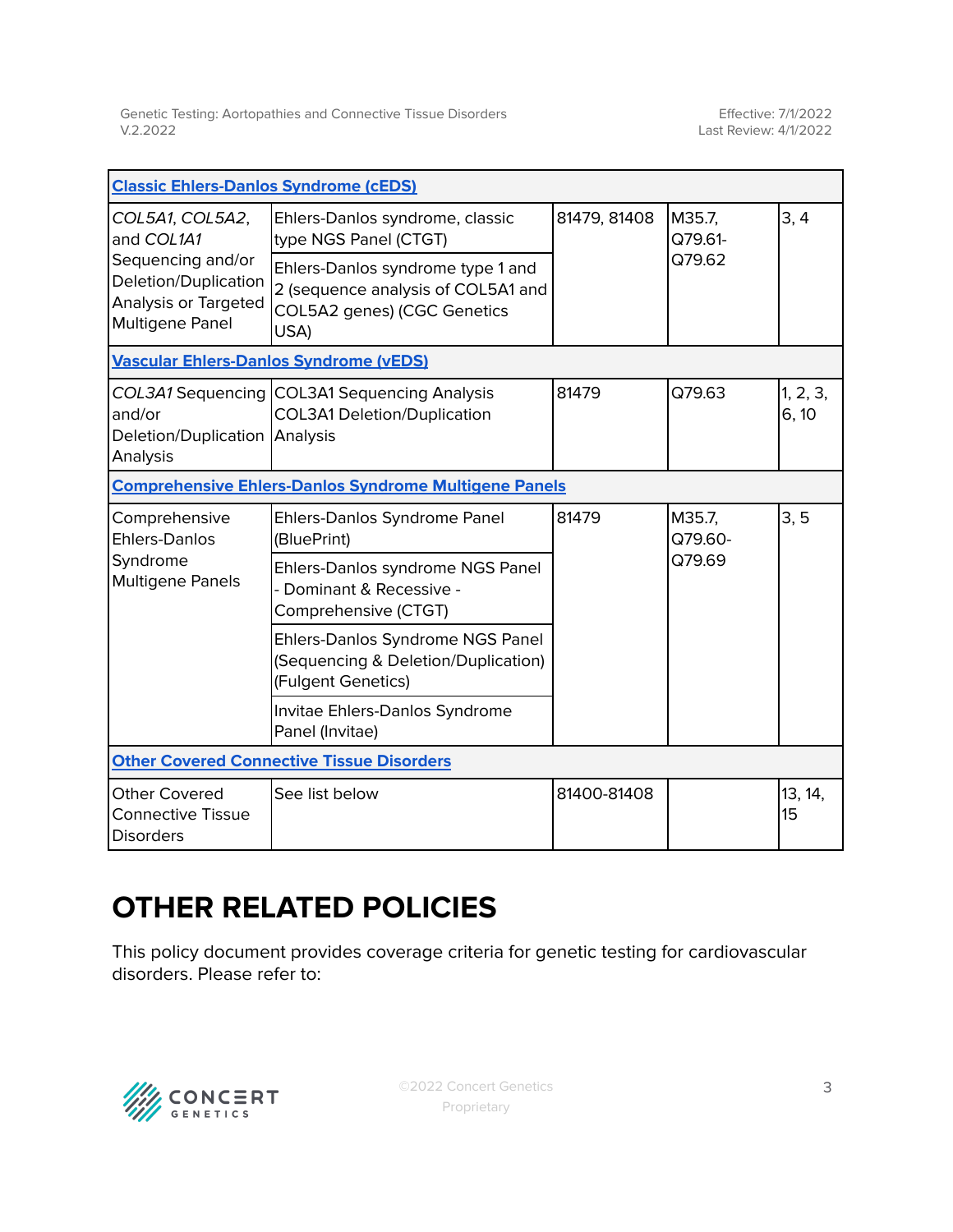Effective: 7/1/2022 Last Review: 4/1/2022

- **Genetic Testing: Cardiac Disorders** for coverage criteria related to arrhythmias and cardiomyopathies.
- **Genetic Testing: Multisystem Inherited Disorders, Intellectual Disability, and Developmental Delay** for coverage criteria related to genetic disorders that affect multiple organ systems.
- **Genetic Testing: Prenatal Diagnosis (via amniocentesis, CVS, or PUBS) and Pregnancy Loss** for coverage related to prenatal and pregnancy loss diagnostic genetic testing.
- **Genetic Testing: Preimplantation Genetic Testing** for coverage criteria related to genetic testing of embryos prior to in vitro fertilization.
- **Genetic Testing: General Approach to Genetic Testing** for coverage criteria related to aortopathies and connective tissue disorders not specifically discussed in this or another non-general policy.

## <span id="page-3-0"></span>**COVERAGE CRITERIA**

### <span id="page-3-1"></span>**KNOWN FAMILIAL VARIANT ANALYSIS FOR AORTOPATHIES AND CONNECTIVE TISSUE DISORDERS**

- I. Targeted mutation analysis for a known familial variant (81403) for an aortopathies and connective tissue disorder is considered **medically necessary** when:
	- A. The member has a close [relative](#page-10-0) with a known pathogenic or likely pathogenic variant causing the condition.
- II. Targeted mutation analysis for a known familial variant (81403) for an aortopathies and connective tissue disorder is considered **investigational** for all other indications.

[back](#page-0-0) to top

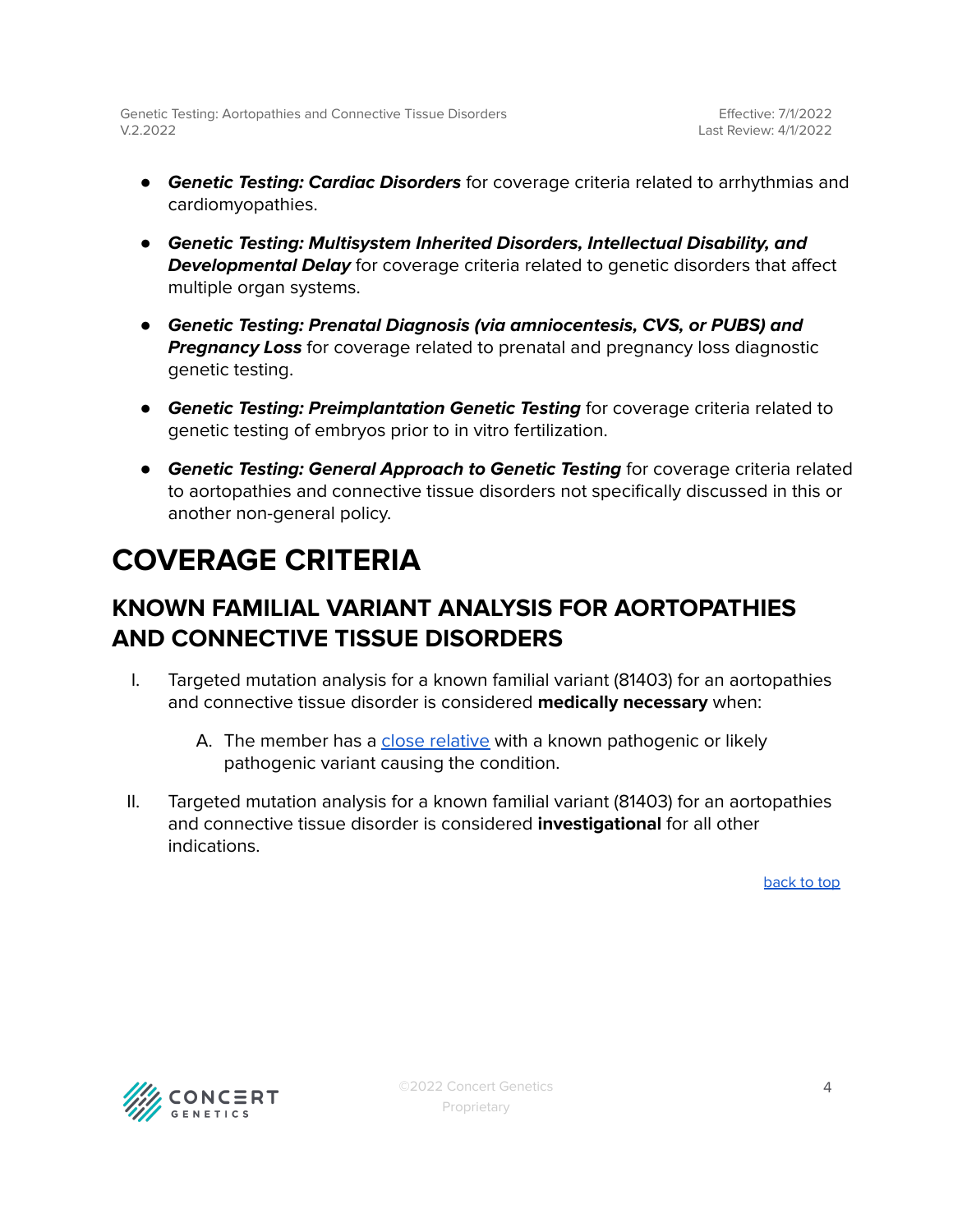### <span id="page-4-0"></span>**MARFAN SYNDROME**

#### **FBN1 Sequencing and/or Deletion/Duplication Analysis**

- I. FBN1 sequencing and/or deletion/duplication analysis (81408, 81479) to confirm a diagnosis of Marfan syndrome is considered **medically necessary** when:
	- A. The member has symptoms of Marfan syndrome but does not meet the clinical criteria for a diagnosis.
		- 1. The clinical diagnostic criteria are as follows:
			- a) Aortic root enlargement (Z-score >2.0) or dissection, **AND**
			- b) Ectopia lentis, **OR**
			- c) A systemic score of >7, as demonstrated by the following clinical features and associated scores\*:
				- (1) Wrist AND thumb sign (3)
				- (2) Wrist OR thumb sign (1)
				- (3) Pectus carinatum deformity (2)
				- (4) Pectus excavatum or chest asymmetry (1)
				- (5) Hindfoot deformity (2)
				- (6) Plain flat foot (pes planus) (1)
				- (7) Pneumothorax (2)
				- (8) Dural ectasia (2)
				- (9) Protrusio acetabulae (2)
				- (10)Reduced upper segment / lower segment AND increased arm span/height ratios (1)
				- (11) Scoliosis or thoracolumbar kyphosis (1)
				- (12)Reduced elbow extension (1)
				- (13)3 of 5 facial features (dolichocephaly, downward slanting palpebral fissures, enophthalmos, retrognathia, malar hypoplasia) (1)
				- (14)Skin striae (1)
				- (15)Myopia (1)
				- (16)Mitral valve prolapse (1) **OR**
	- B. The member has a close [relative](#page-10-0) with a documented clinical diagnosis of Marfan syndrome and symptoms of Marfan syndrome, but the member



©2022 Concert Genetics Proprietary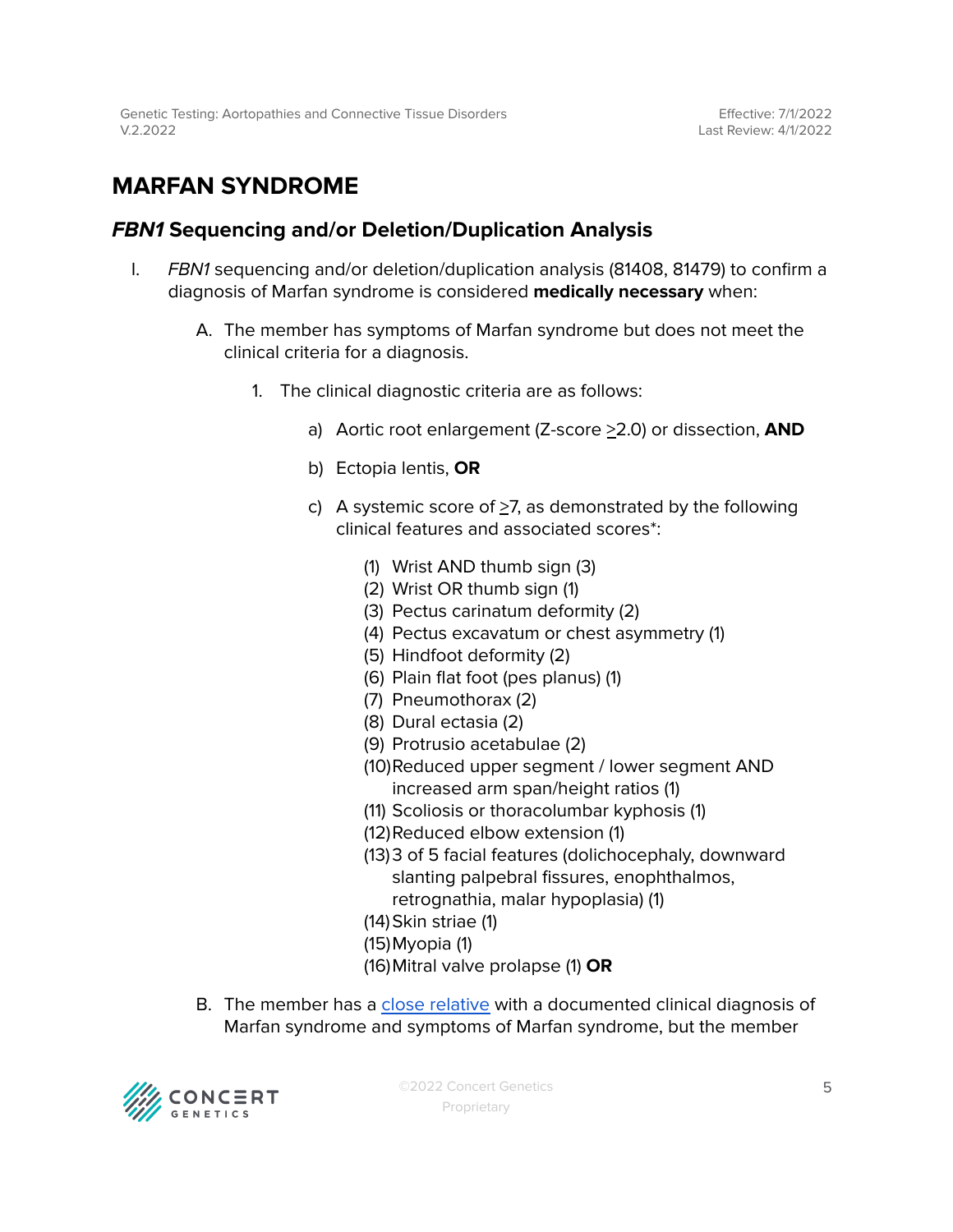does not meet clinical criteria for diagnosis of an individual with a family history of Marfan syndrome

- 1. Clinical diagnostic criteria for an individual with a family history of Marfan syndrome is as follows:
	- a) Ectopia lentis, **OR**
	- b) Multiple systemic features (see above), **OR**
	- c) A dilated aortic root (if over 20 years, greater than two standard deviations; if younger than 20, greater than three standard deviations)
- II. FBN1 sequencing and/or deletion/duplication analysis (81408, 81479) to establish or confirm a diagnosis of Marfan syndrome is considered **investigational** for all other indications.

\*Full explanation of each feature and calculation can be found at <https://www.marfan.org/dx/score>

[back](#page-0-0) to top

### <span id="page-5-0"></span>**LOEYS-DIETZ SYNDROME**

#### **Loeys-Dietz Syndrome Multigene Panel**

- I. Loeys-Dietz syndrome (LDS) multigene panel analysis (81405, 81408, 81479, 81410, 81411) to establish or confirm a diagnosis of Loeys-Dietz syndrome is considered **medically necessary** when:
	- A. The member meets the following:
		- 1. Characteristic facial features, including widely spaced eyes and craniosynostosis, **AND**
		- 2. Bifid uvula or cleft palate, **AND**
		- 3. Tortuosity of the aorta and its branches, **OR**

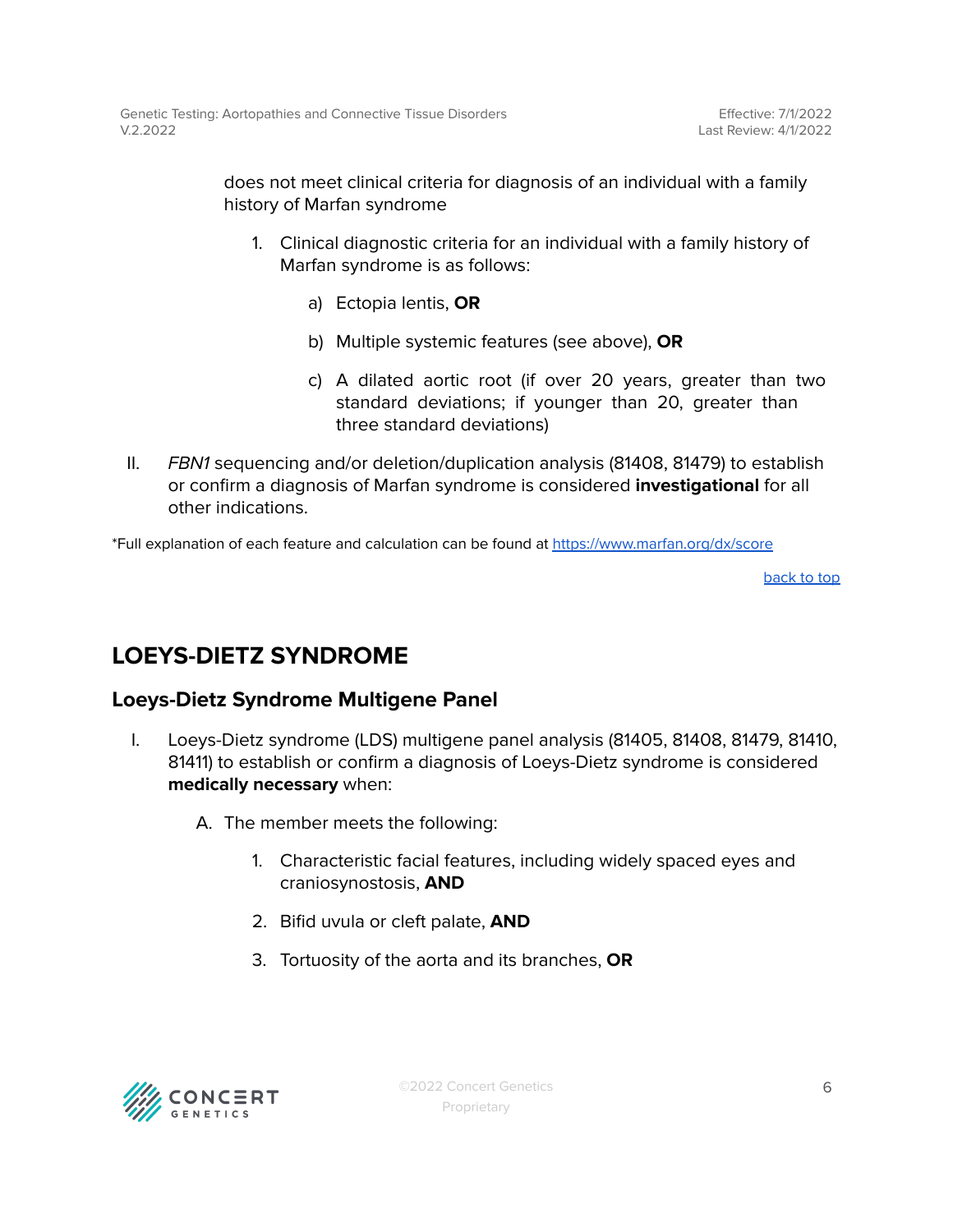Effective: 7/1/2022 Last Review: 4/1/2022

- 4. The member has a first degree [relative](#page-10-0) with a clinical diagnosis of LDS, **AND**
- B. The panel includes, at a minimum, the following genes\*: TGFBR1 and TGFBR2.
- II. Loeys-Dietz syndrome (LDS) analysis (81405, 81408, 81479, 81410, 81411) to establish or confirm a diagnosis of Loeys-Dietz syndrome is considered **investigational** for all other indications.

**\*** If the member has both aortic root enlargement and ectopia lentis, FBN1 should either be included in the panel or should have been previously performed and the results were negative.

\*If a panel is performed, the appropriate panel code should be used

[back](#page-0-0) to top

### <span id="page-6-0"></span>**FAMILIAL THORACIC AORTIC ANEURYSM AND DISSECTION (TAAD)**

#### **Familial Thoracic Aortic Aneurysm and Dissection (TAAD) Multigene Panel**

- I. Familial thoracic aortic aneurysm and dissection (TAAD) multigene panel analysis (81405, 81408, 81410, 81411, 81479) to establish a genetic diagnosis for TAAD is considered **medically necessary** when:
	- A. The member has aortic root enlargement (Z-score >2.0) or has had a type A or type B aortic dissection, **AND**
	- B. The member does not have the major criteria for diagnosis of another connective tissue disorder, **AND**
	- C. The member has a family history of dilation or dissection of the aortic root, consistent with autosomal dominant inheritance.
	- D. The panel includes, at a minimum, the following genes: ACTA2, FBN1, MYH11, TGFBR1, TGFBR2.

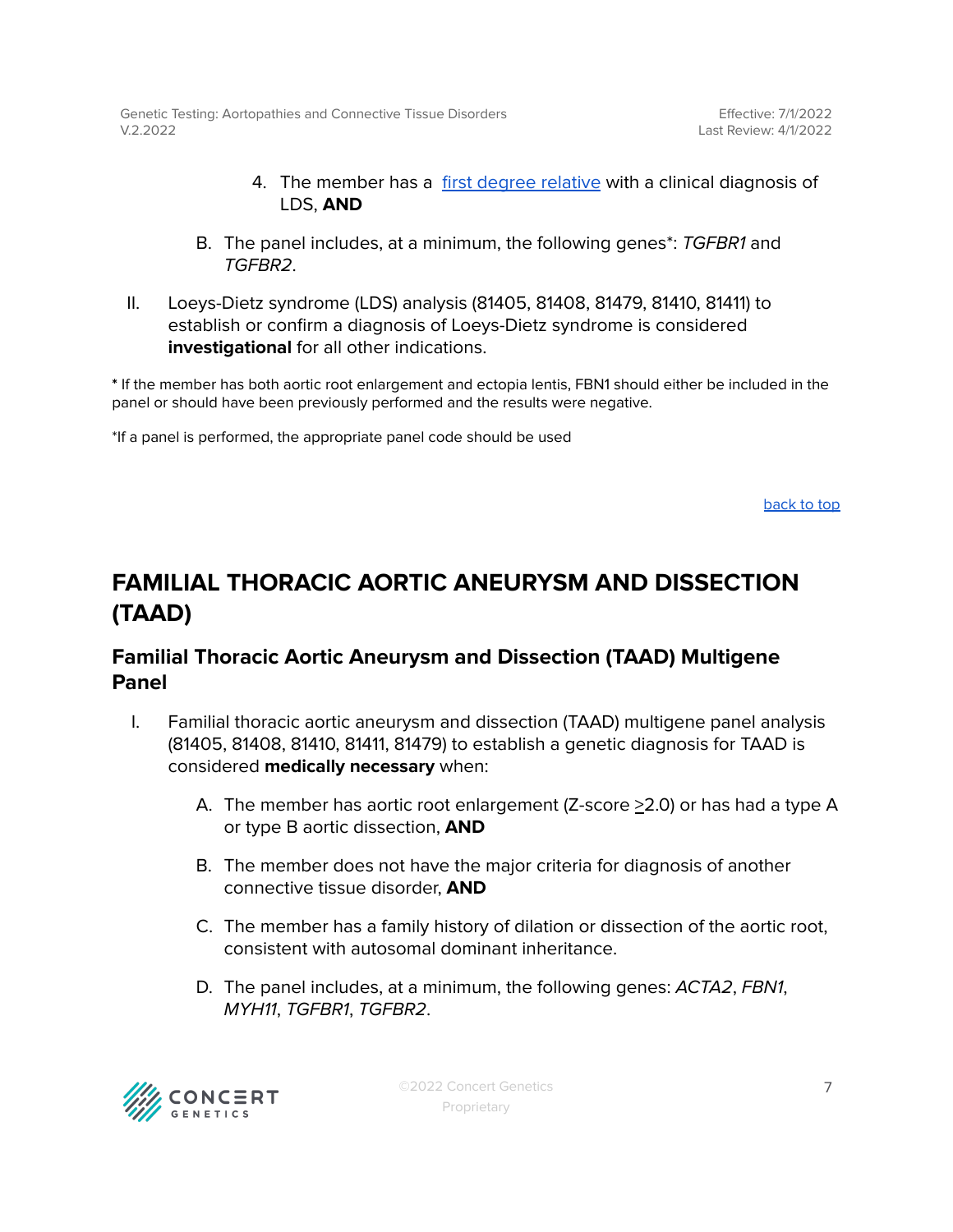Effective: 7/1/2022 Last Review: 4/1/2022

II. Thoracic aortic aneurysm and dissection (TAAD) multigene panel analysis (81405, 81408, 81410, 81411, 81479) to establish a genetic diagnosis for TAAD is considered **investigational** for all other indications.

\*If a panel is performed, the appropriate panel code should be used

[back](#page-0-0) to top

### <span id="page-7-0"></span>**EHLERS-DANLOS SYNDROME**

#### <span id="page-7-1"></span>**Classic Ehlers-Danlos Syndrome (cEDS)**

Classic Ehlers-Danlos Syndrome Multigene Panel

- I. Classic Ehlers-Danlos syndrome multigene panel analysis (81408, 81479) to establish or confirm a diagnosis of cEDS is considered **medically necessary** when:
	- A. The member has skin hyperextensibility and atrophic scarring, **AND**
	- B. The member meets at least one of the following:
		- 1. Generalized joint hypermobility, **OR**
		- 2. At least three of the following:
			- a) Easy bruising
			- b) Soft, doughy skin
			- c) Skin fragility (or traumatic splitting)
			- d) Molluscoid pseudotumors
			- e) Subcutaneous spheroids
			- f) Hernia
			- g) Epicanthal folds
			- h) Complications of joint hypermobility (e.g., sprains, luxation/subluxation, pain, flexible flatfoot)
			- i) Family history of a [first-degree](#page-10-0) relative that has a clinical diagnosis of cEDS
	- C. The panel is limited to the following genes: COL5A1, COL5A2, and COL1A1.

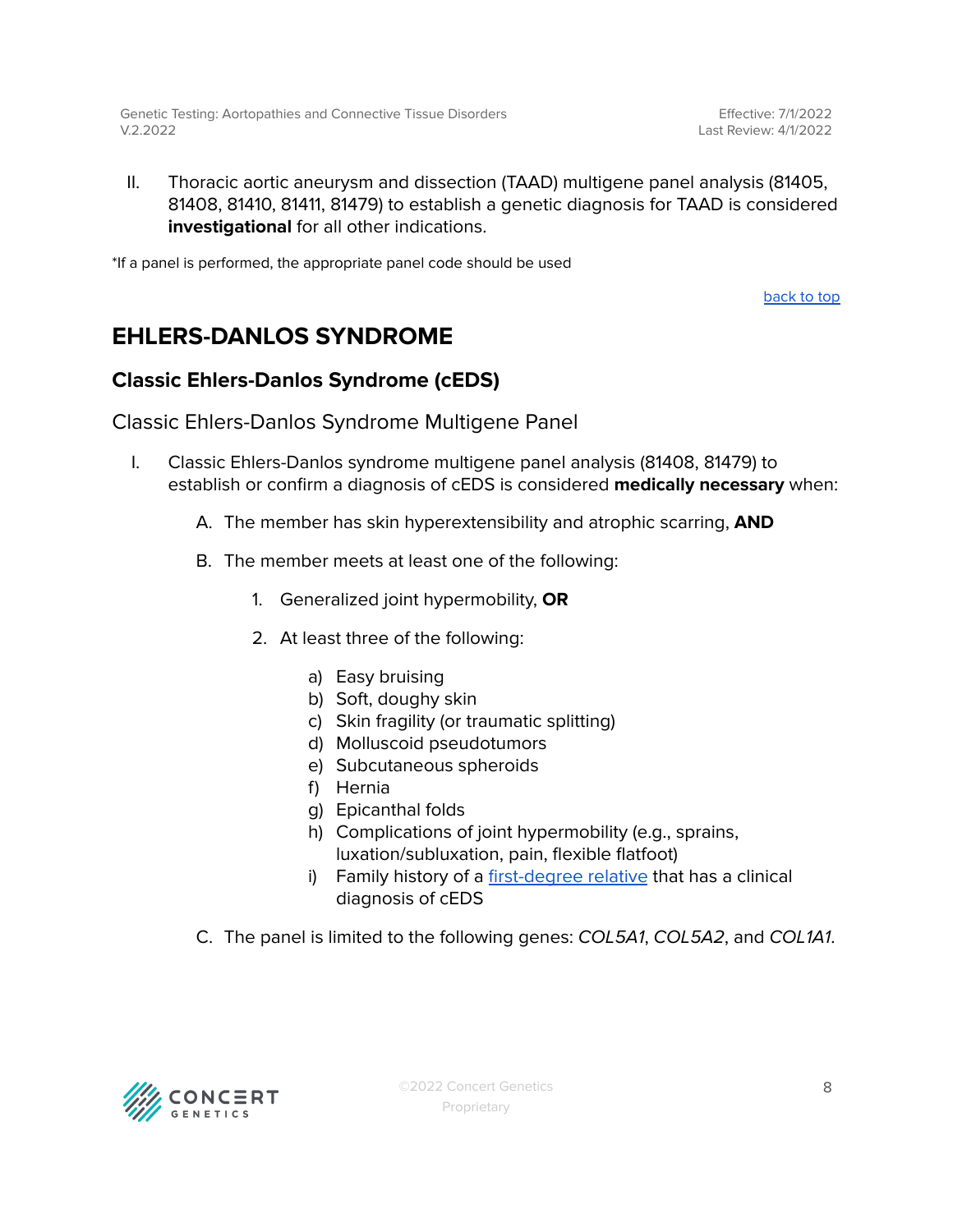II. Classic Ehlers-Danlos syndrome multigene panel analysis (81408, 81479) to establish or confirm a diagnosis of cEDS is considered **investigational** for all other indications.

[back](#page-0-0) to top

#### <span id="page-8-0"></span>**Vascular Ehlers-Danlos Syndrome (vEDS)**

COL3A1 Sequencing and/or Deletion/Duplication Analysis

- I. COL3A1 sequencing and/or deletion/duplication analysis (81479) to establish or confirm a diagnosis of vEDS is considered **medically necessary** when:
	- A. The member meets any of the following:
		- 1. Arterial rupture or dissection under the age of 40, **OR**
		- 2. Spontaneous sigmoid colon perforation in the absence of known diverticular disease or other bowel pathology, **OR**
		- 3. Uterine rupture during the third trimester in the absence of previous C-section and/or severe peripartum perineum tears, **OR**
		- 4. Carotid-cavernous sinus fistula (CCSF) formation in the absence of trauma, **OR**
		- 5. The member has a close [relative](#page-10-0) that has a diagnosis of vEDS, **OR**
		- 6. The member has at least two of the following minor criteria:
			- a) Bruising unrelated to identified trauma and/or in unusual sites such as cheeks and back
			- b) Thin, translucent skin with increased venous visibility
			- c) Characteristic facial appearance
			- d) Spontaneous pneumothorax
			- e) Acrogeria
			- f) Talipes equinovarus
			- g) Congenital hip dislocation
			- h) Hypermobility of small joints
			- i) Tendon and muscle rupture



©2022 Concert Genetics Proprietary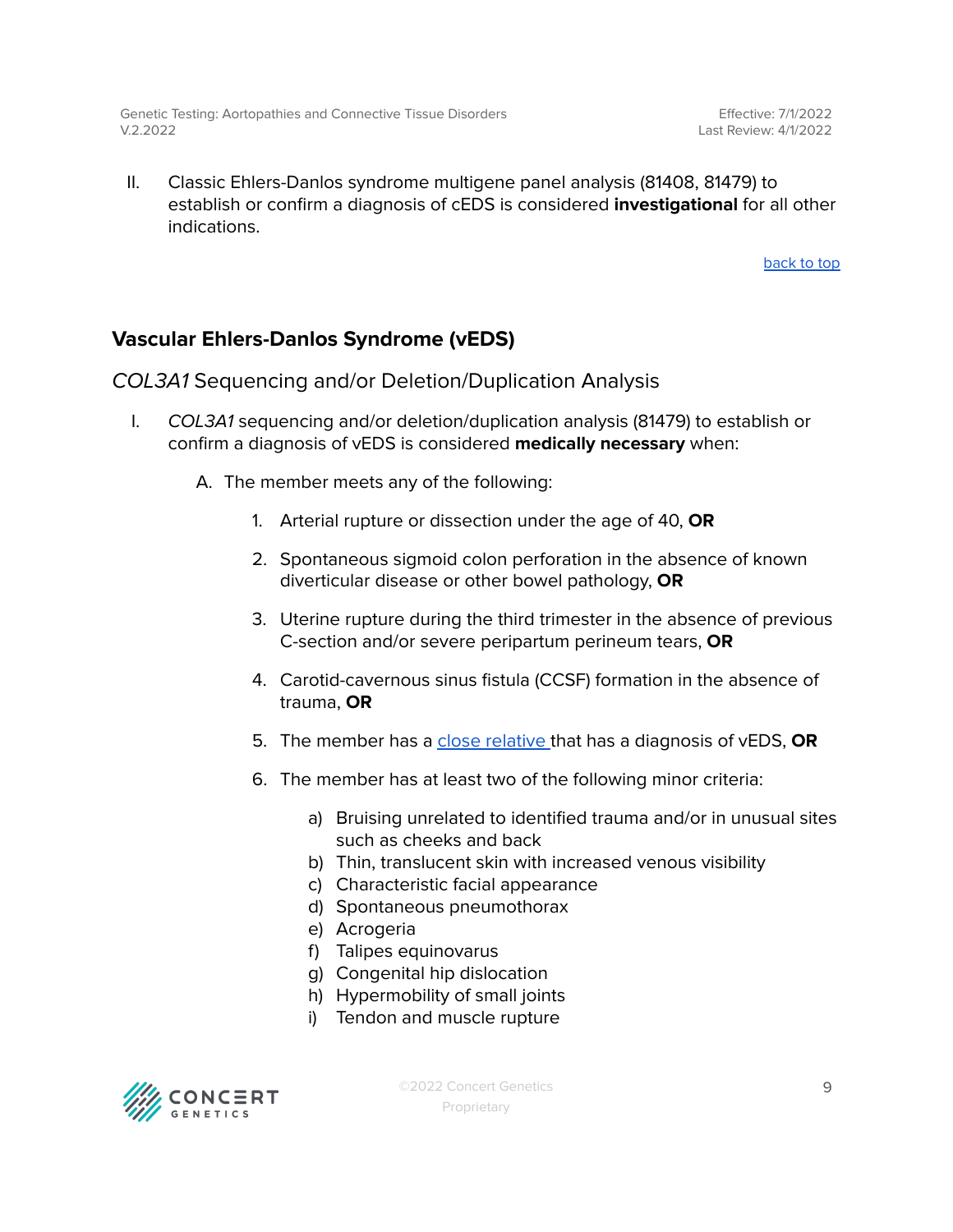Effective: 7/1/2022 Last Review: 4/1/2022

- j) Keratoconus
- k) Gingival recession and gingival fragility
- l) Early onset varicose veins (under the age of 30 and nulliparous if females)
- II. COL3A1 sequencing and/or deletion/duplication analysis (81479) to establish or confirm a diagnosis of vEDS is considered **investigational** for all other indications.

[back](#page-0-0) to top

#### <span id="page-9-0"></span>**Comprehensive Ehlers-Danlos Syndrome Multigene Panels**

I. Comprehensive Ehlers-Danlos syndrome (EDS) multigene panel analysis (81479) is considered **investigational** for all indications, including hypermobile EDS.

[back](#page-0-0) to top

### **CONNECTIVE TISSUE DISORDERS MULTI-SYNDROME PANEL\***

- I. Multigene panels that address multiple connective tissue disorders (Marfan syndrome, Loeys-Dietz syndrome, Familial Thoracic Aortic Aneurysm and Dissection, vascular Ehlers-Danlos syndrome) are covered if the member meets criteria for at least one of the connective disorders described above.
- II. Multigene panels to establish or confirm a diagnosis of a connective tissue disorder are considered **investigational** for all other indications.

\*If a panel is performed, the appropriate panel code should be used

### <span id="page-9-1"></span>**OTHER COVERED CONNECTIVE TISSUE DISORDERS**

The following is a list of conditions that have a known genetic association. Due to their relative rareness, it may be appropriate to cover these genetic tests to establish or confirm a diagnosis.

I. Genetic testing to establish or confirm one of the following connective tissue disorders to guide management is considered **medically necessary** when the

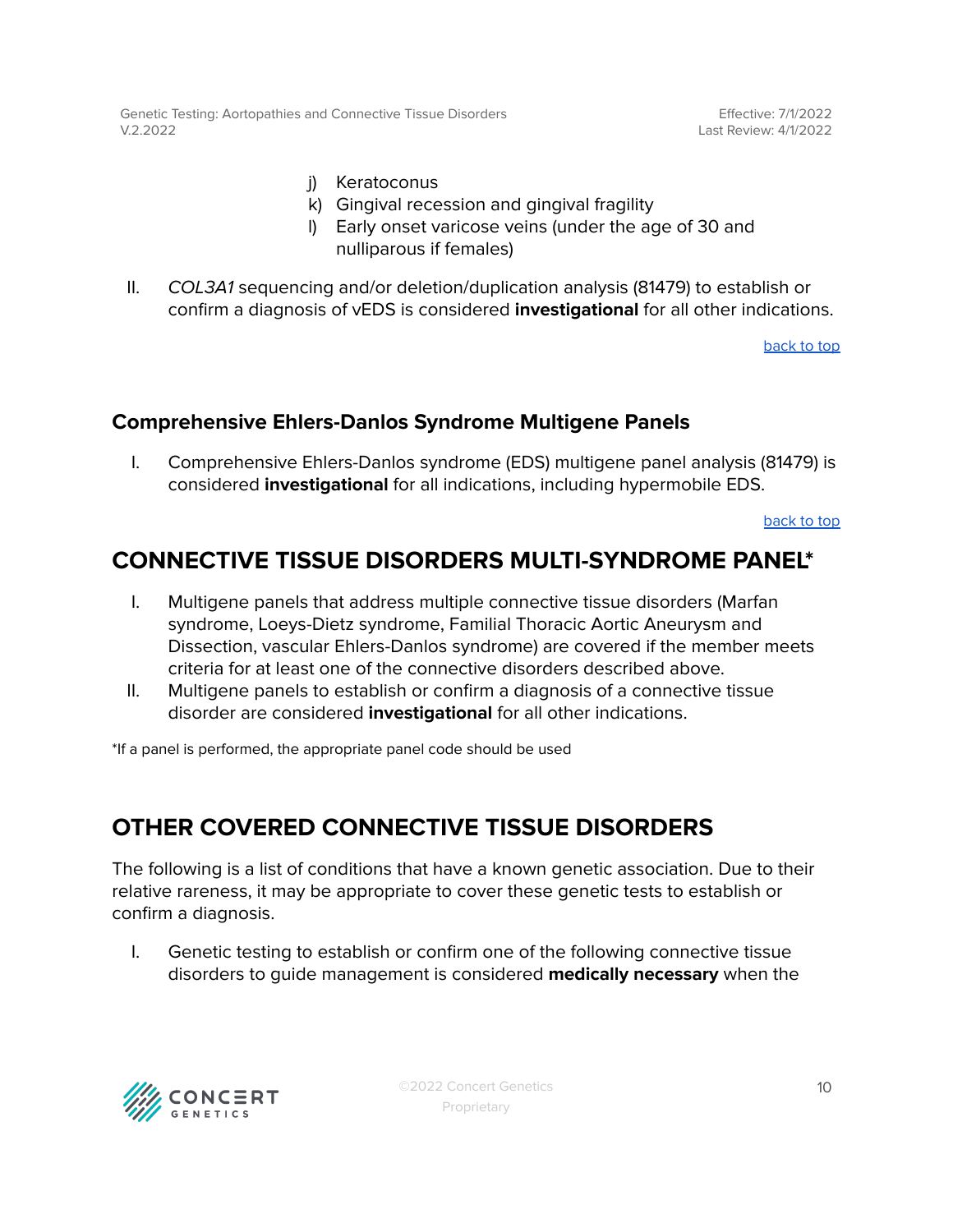Effective: 7/1/2022 Last Review: 4/1/2022

member demonstrates clinical features\* consistent with the disorder (the list is not meant to be comprehensive, see II below):

- A. Arthrochalasia EDS (COL1A1, COL1A2)
- B. Brittle cornea syndrome (ZNF469, PRDM5)
- C. Cardiac-valvular EDS (COL1A2)
- D. Classical-like EDS (TNXB)
- E. Dermatosparaxis EDS (ADAMTS2)
- F. [Epidermolysis](https://www.ncbi.nlm.nih.gov/books/NBK1369/) Bullosa
- G. [Kyphoscoliotic](https://www.ncbi.nlm.nih.gov/books/NBK1462/) EDS (PLOD1, FKBP14)
- H. Musculocontractural EDS (CHST14, DSE)
- I. Myopathic EDS (COL12A1)
- J. [Osteogenesis](https://www.ncbi.nlm.nih.gov/books/NBK1295/) Imperfecta
- K. Periodontal EDS (C1R, C1S)
- L. Spondylodysplastic EDS (B4GALT7, B3GALT6, SLC9A13)
- II. Genetic testing to establish or confirm the diagnosis of all other connective tissue disorders not specifically discussed within this or another medical policy will be evaluated by the criteria outlined in General Approach to Genetic Testing (see policy for coverage criteria).

\*Clinical features for a specific disorder may be outlined in resources such as [GeneReviews,](https://www.ncbi.nlm.nih.gov/books/NBK1116/) [OMIM,](https://www.omim.org/) [National](https://medlineplus.gov/genetics/) Library of Medicine, Genetics Home [Reference,](https://medlineplus.gov/genetics/) or other scholarly source.

[back](#page-0-0) to top

## <span id="page-10-0"></span>**NOTES AND DEFINITIONS**

- 1. Close relatives include first, second, and third degree blood relatives:
	- a. **First-degree relatives** are parents, siblings, and children
	- b. **Second-degree relatives** are grandparents, aunts, uncles, nieces, nephews, grandchildren, and half siblings
	- c. **Third-degree relatives** are great grandparents, great aunts, great uncles, great grandchildren, and first cousins

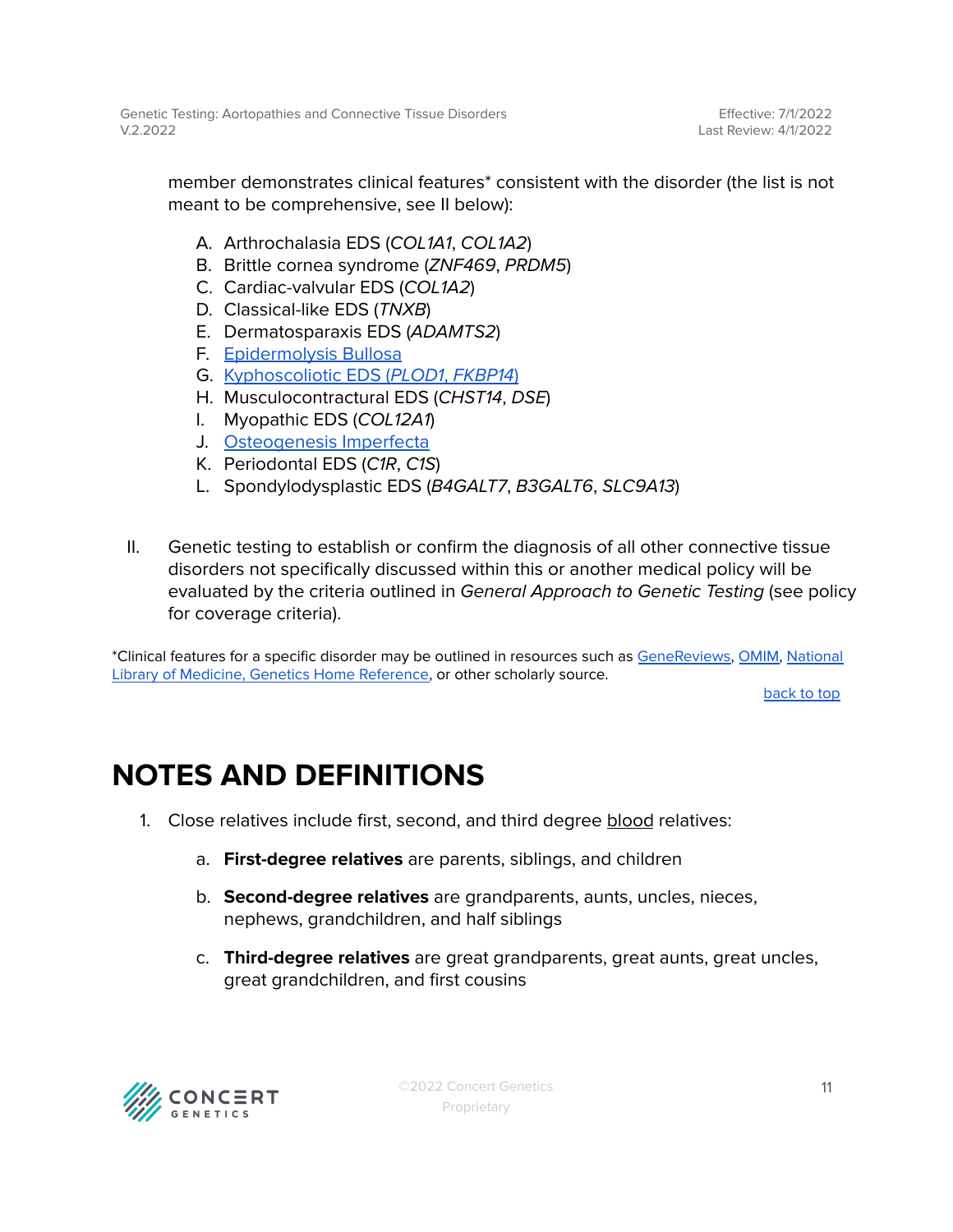## **BACKGROUND AND RATIONALE**

#### **Practice Guidelines and Position Statements**

American College of Medical Genetics and Genomics

American College of Medical Genetics and Genomics (2012) issued guidelines on the evaluation of adolescents or adults with some features of Marfan syndrome (MFS), which recommendations included the following:

- If there is no family history of MFS, then the subject has the condition under any of the following four situations:
	- A dilated aortic root (defined as greater than or equal to two standard deviations above the mean for age, sex, and body surface area) and ectopia lentis
	- A dilated aortic root and a mutation [pathogenic variant] in FBN1 that is clearly pathologic
	- A dilated aortic root and multiple systemic features or
	- Ectopia lentis and a mutation [pathogenic variant] in FBN1 that has previously been associated with aortic disease.
- If there is a positive family history of MFS (independently ascertained with these criteria), then the subject has the condition under any of the following three situations:
	- Ectopia lentis
	- Multiple systemic features or
	- $\circ$  A dilated aortic root (if over 20 years, greater than two standard deviations; if younger than 20, greater than three standard deviations)

#### American College of Cardiology Foundation, et. al.

American College of Cardiology Foundation and 9 other medical associations published joint evidence-based guidelines (2010) for the diagnosis and management of thoracic aortic disease, including Marfan syndrome, which included the following guidelines regarding genetic testing:

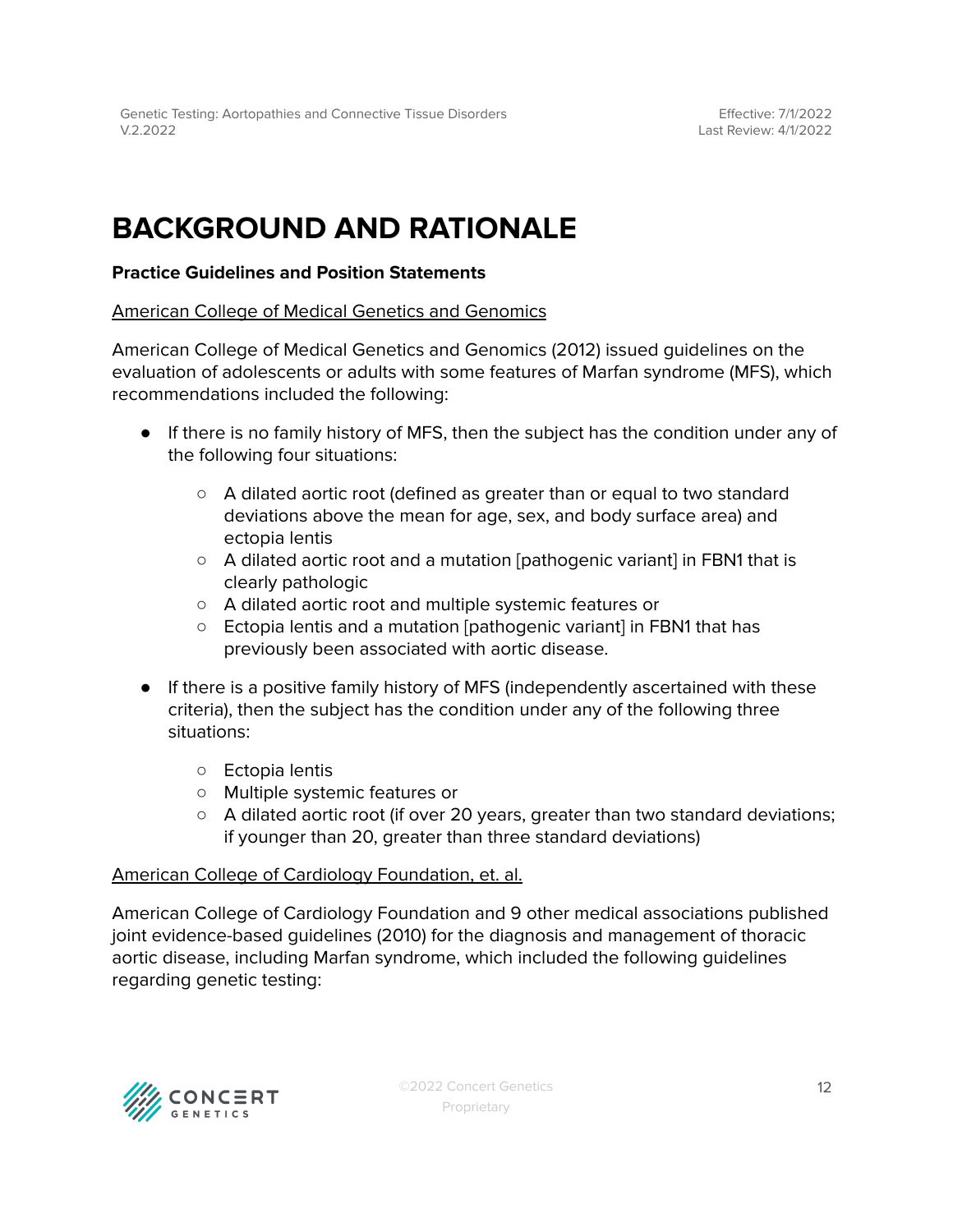- If the mutant gene (FBN1, TGFBR1, TGFBR2, COL3A1, ACTA2, MYH11) associated with aortic aneurysm and/or dissection is identified in a patient, first-degree relatives should undergo counseling and testing. Then, only the relatives with the genetic mutation [pathogenic variant] should undergo aortic imaging. [class 1, level of evidence C.]
- The criteria for Marfan syndrome is based primarily on clinical findings in the various organ systems affected in the Marfan syndrome, along with family history and FBN1 mutations [pathogenic variants] status.

#### 2017 International Classification of the Ehlers-Danlos Syndromes

The 2017 International Classification of the Ehlers-Danlos Syndromes included the following clinical features for the associated conditions:

Classical EDS (cEDS):

Major criteria

- 1. Skin hyperextensibility and atrophic scarring
- 2. Generalized joint hypermobility (GJH)

Minor criteria

- 1. Easy bruising
- 2. Soft, doughy skin
- 3. Skin fragility (or traumatic splitting)
- 4. Molluscoid pseudotumors
- 5. Subcutaneous spheroids
- 6. Hernia (or history thereof)
- 7. Epicanthal folds
- 8. Complications of joint hypermobility (e.g., sprains, luxation/subluxation, pain, flexible flatfoot)

9. Family history of a first degree relative who meets clinical criteria

Minimal Criteria suggestive for cEDS:

- Major criterion (1): skin hyperextensibility and atrophic scarring Plus
- Either major criterion (2): GJH
- And/or: at least three minor criteria

Confirmatory molecular testing is obligatory to reach a final diagnosis.

Vascular EDS (vEDS)

Major criteria

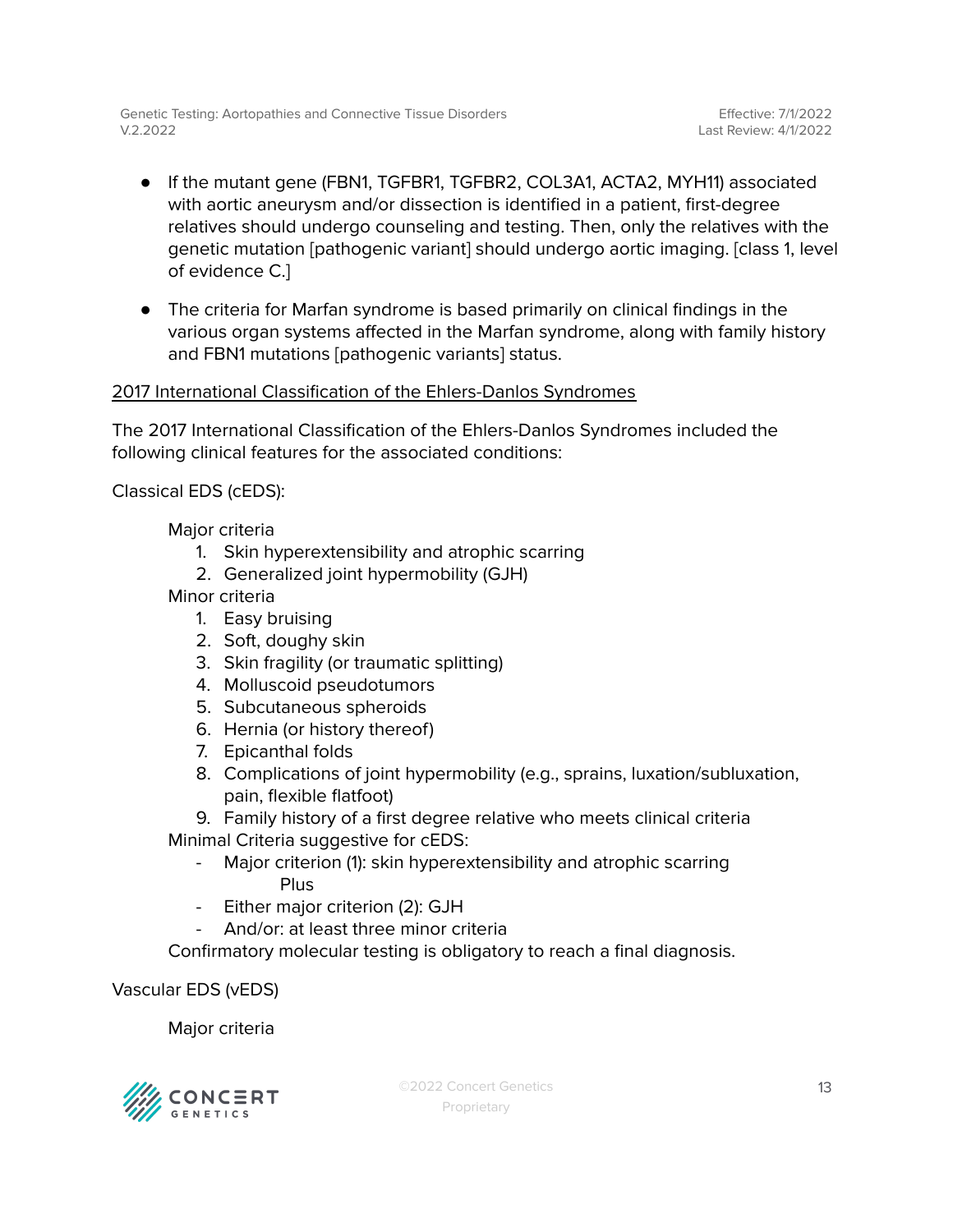- 1. Family history of vEDS with documented causative variant in COL3A1
- 2. Arterial rupture at a young age
- 3. Spontaneous sigmoid colon perforation in the absence of known diverticular disease or other bowel pathology
- 4. Uterine rupture during the third trimester in the absence of previous C-section and/or severe peripartum perineum tears

5. Carotid-cavernous sinus fistula (CCSF) Formation in the absence of trauma Minor criteria

- 1. Bruising unrelated to identified trauma and/or in unusual sites such as cheeks and back
- 2. Thin, translucent skin with increased venous visibility
- 3. Characteristic facial appearance
- 4. Spontaneous pneumothorax
- 5. Acrogeria
- 6. Talipes equinovarus
- 7. Congenital hip dislocation
- 8. Hypermobility of small joints
- 9. Tendon and muscle rupture
- 10. Keratoconus
- 11. Gingival recession and gingival fragility
- 12. Early onset varicose veins (under age 30 and nulliparous if female)

Minimal criteria suggestive for vEDS:

- A family history of the disorder, arterial rupture or dissection in individuals less than 40 years of age, unexplained sigmoid colon rupture, or spontaneous pneumothorax in the presence of other features consistent with vEDS should all lead to diagnostic studies to determine if the individual has vEDS. Testing for vEDS should also be considered in the presence of a combination of the other "minor" clinical features listed above. Even for experienced clinicians the clinical diagnosis of vEDS may be difficult. Because of implications for treatment, natural history, and recurrence risk, the diagnosis of vEDS rests on the identification of a causative variant in one allele of COL3A1.

#### CSANZ Cardiovascular Genetic Diseases Council

CSANZ Cardiovascular Genetic Diseases Council (2017) published a position statement with updates on the diagnosis and management of inherited aortopathies, including Marfan syndrome, that stated the following key points:

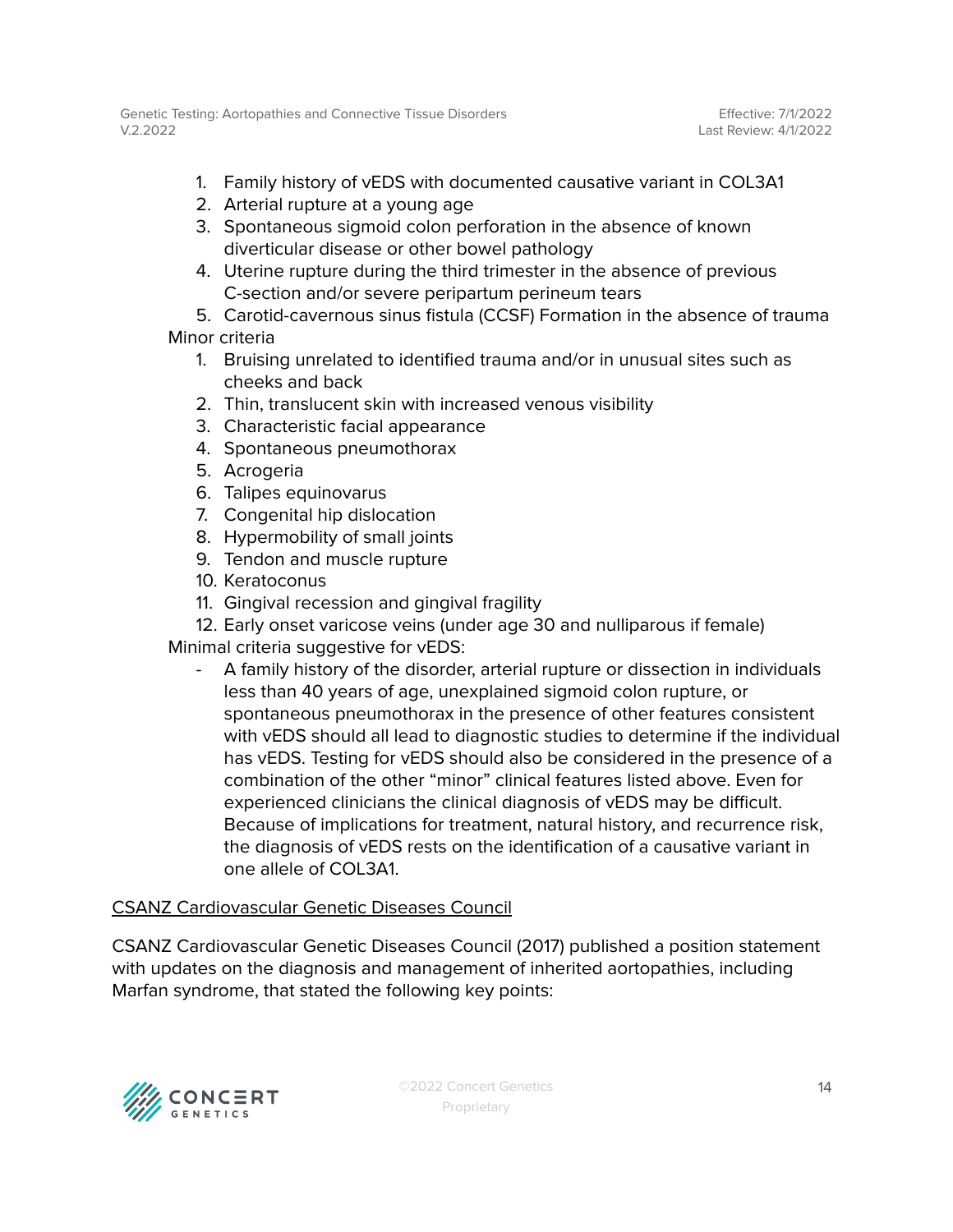- 1. A number of inherited conditions can predispose the aorta, and less commonly other blood vessels, to dilatation and/ or rupture.
- 2. Broadly speaking, these conditions are recognised as syndromic when accompanied by a number of systemic features or non-syndromic when the aortic dilatation appears to exist in isolation.
- 3. The commonest syndromic aortopathy is Marfan syndrome and the commonest non-syndromic aortopathy is that which accompanies congenital bicuspid aortic valve.
- 4. Mutations in a number of genes have been identified, particularly in syndromic aortopathy.
- 5. Although genotype-phenotype relationships exist, the phenotypes of the syndromic aortopathies may have significant overlap.
- 6. When a syndromic aortopathy is suspected, review by a clinical geneticist is instrumental in characterising the clinical signs and the family history.
- 7. Confirmation of a diagnosis (either clinically or by gene testing) allows identification of individuals at increased risk of aortic sequelae who will benefit from active medical management.
- 8. Medical management is usually undertaken by a cardiologist with referral to other specialists (e.g. cardiothoracic surgeons) as appropriate.
- 9. At risk family members should be offered predictive testing if a mutation is identified, and should otherwise be screened in keeping with the presumptive clinical diagnosis and assessment of risk.
- 10. Pregnancy and the post-partum period confer a higher risk for aortic complications:
	- a. Women with a personal or family history of aortopathy need appropriate pre-conception screening and counselling.
	- b. Intervention may be required pre-conception and they should be managed closely throughout pregnancy, ideally in a high-risk obstetric clinic, with joint management by an obstetrician and a cardiologist.
	- c. Management may include appropriate cessation and commencement/continuation of medication ((ACE inhibitors and ARB are teratogenic and contraindicated in pregnancy, beta blockers can be used in pregnancy) and should include involvement of a cardiologist in the management during pregnancy and decision making for delivery.
- 11. A clinical diagnosis of an inherited aortopathy can be made in the absence of a positive genetic test if the systemic features are consistent with a specific syndromic aortopathy. A familial history of aortic dissection in the absence of both a positive gene test and systemic examination findings may be more difficult to manage without a working clinical diagnosis. However, an inherited risk of

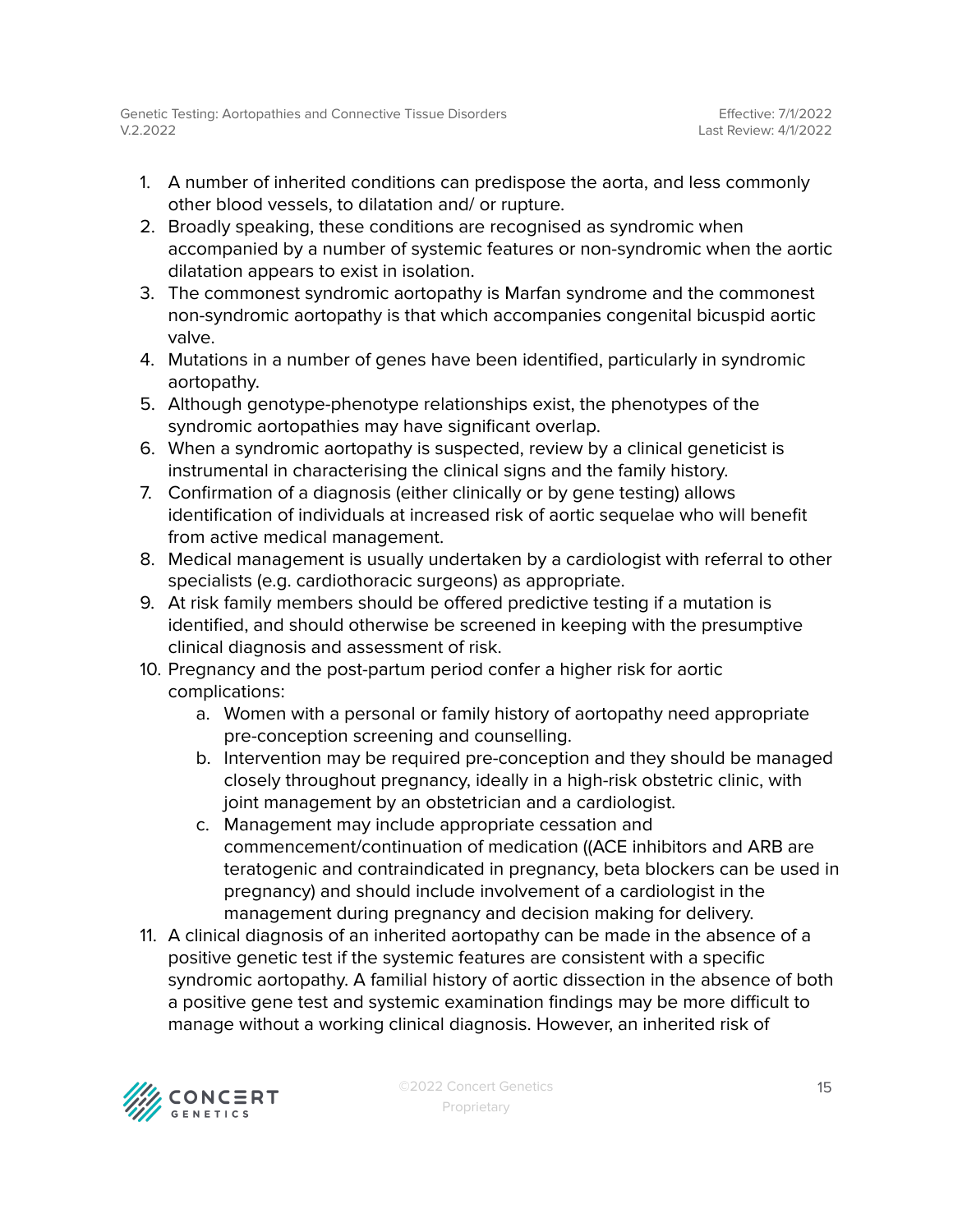Effective: 7/1/2022 Last Review: 4/1/2022

dissection should nonetheless be considered in this setting, particularly if the process has affected young individuals and/or in the absence of traditional risk factors.

[back](#page-0-0) to top

## <span id="page-15-0"></span>**REFERENCES**

- 1. Pyeritz RE; American College of Medical Genetics and Genomics. Evaluation of the adolescent or adult with some features of Marfan syndrome. Genet Med. 2012;14(1):171-177. doi:10.1038/gim.2011.48
- 2. Hiratzka LF, Bakris GL, Beckman JA, et al. 2010 ACCF/AHA/AATS/ACR/ASA/SCA/SCAI/SIR/STS/SVM Guidelines for the diagnosis and management of patients with thoracic aortic disease. A Report of the American College of Cardiology Foundation/American Heart Association Task Force on Practice Guidelines, American Association for Thoracic Surgery, American College of Radiology, American Stroke Association, Society of Cardiovascular Anesthesiologists, Society for Cardiovascular Angiography and Interventions, Society of Interventional Radiology, Society of Thoracic Surgeons,and Society for Vascular Medicine [published correction appears in J Am Coll Cardiol. 2013 Sep 10;62(11):1039-40]. J Am Coll Cardiol. 2010;55(14):e27-e129. doi:10.1016/j.jacc.2010.02.015
- 3. Malfait F, Francomano C, Byers P, et al. The 2017 international classification of the Ehlers-Danlos syndromes. Am J Med Genet C Semin Med Genet. 2017;175(1):8-26. doi:10.1002/ajmg.c.31552
- 4. Malfait F, Wenstrup R, De Paepe A. Classic Ehlers-Danlos Syndrome. 2007 May 29 [Updated 2018 Jul 26]. In: Adam MP, Ardinger HH, Pagon RA, et al., editors. GeneReviews® [Internet]. Seattle (WA): University of Washington, Seattle; 1993-2020. Available from: <https://www.ncbi.nlm.nih.gov/books/NBK1244/>
- 5. Levy HP. Hypermobile Ehlers-Danlos Syndrome. 2004 Oct 22 [Updated 2018 Jun 21]. In: Adam MP, Ardinger HH, Pagon RA, et al., editors. GeneReviews® [Internet]. Seattle (WA): University of Washington, Seattle; 1993-2020. Available from: <https://www.ncbi.nlm.nih.gov/books/NBK1279/>
- 6. Byers PH. Vascular Ehlers-Danlos Syndrome. 1999 Sep 2 [Updated 2019 Feb 21]. In: Adam MP, Ardinger HH, Pagon RA, et al., editors. GeneReviews® [Internet]. Seattle (WA): University of Washington, Seattle; 1993-2020. Available from: <https://www.ncbi.nlm.nih.gov/books/NBK1494/>



©2022 Concert Genetics Proprietary